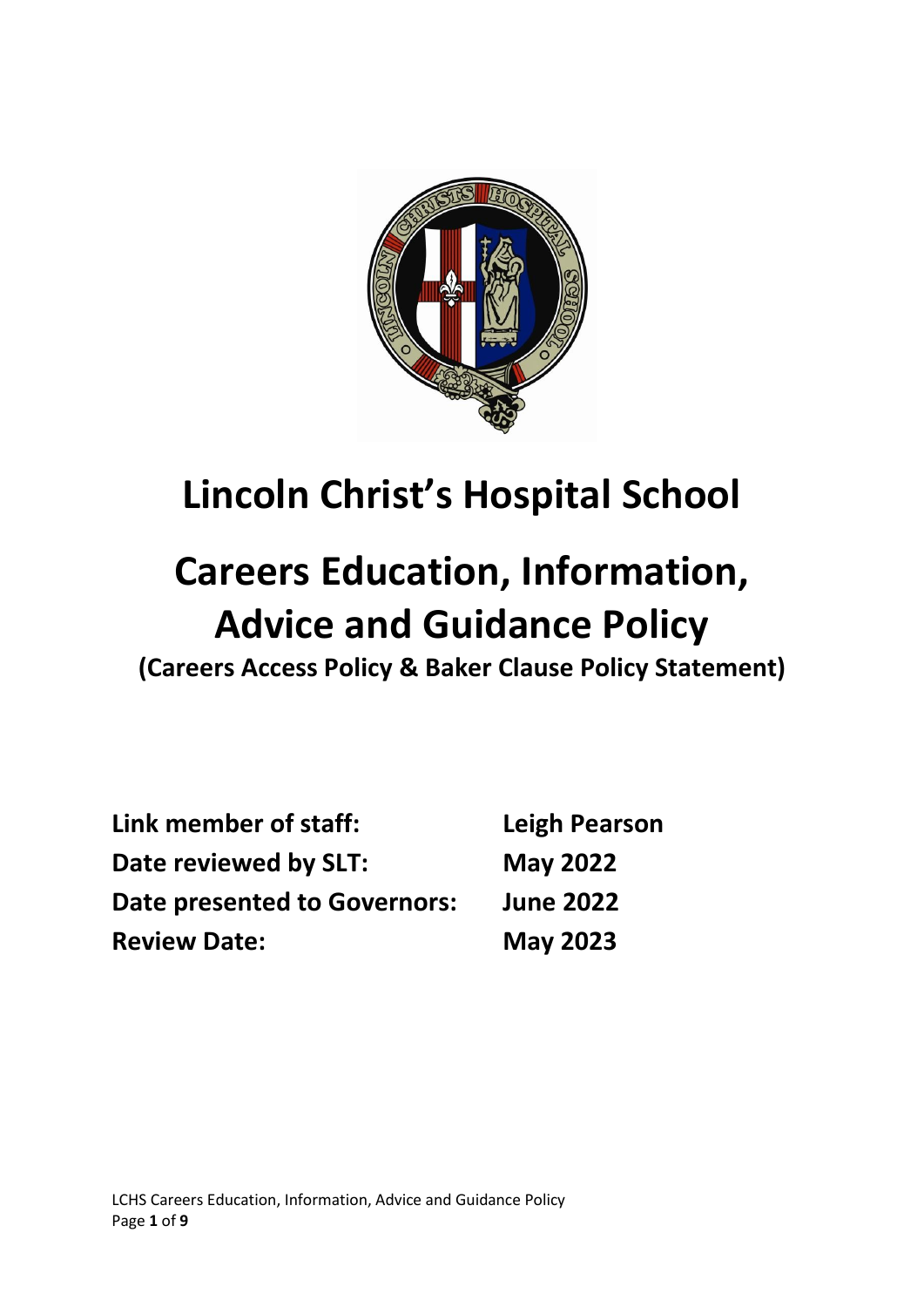#### **Introduction**

This policy statement sets out the school's arrangements for managing the access of further education, higher education and careers providers to pupils at the school for the purpose of giving them information about the provider's education or training offer. This complies with the school's legal obligations under Section 42B of the Education Act 1997.

We have a statutory requirement to provide careers education, information, advice and guidance. Students will be given information and impartial advice on a range of choices to help them make well informed and realistic decisions about their future.

The members of staff responsible for CEIAG are Mr Leigh Pearson, Mr John Gibbins and Mrs Sini Thorpe.

All students have access to our Careers Hub, a Careers Leader, a Careers Co-ordinator, a range of online resources, a careers library and an impartial careers advisor (personal guidance) who they can book appointments with via their Progress Leader or Pastoral Manager.

All students have an opportunity to access our careers programme which includes links with local businesses and local labour market information, various encounters with employers and employees, encounters with higher education and further education providers, experience of workplaces and curriculum careers learning.

#### **Management of provider access requests**

#### **Procedure**

Please contact Mr Leigh Pearson, Mr John Gibbins or Mrs Sini Thorpe to get involved with LCHS's careers programme regarding visits, talks, mock interviews, careers fair, mentoring and work experience placements. We work closely with employers across a broad range of sectors. If you would like to identify the most suitable opportunity for you to attend.

Telephone: 01522 881144 [lpearson@lchs.uk](mailto:lpearson@lchs.uk) jgibbins@lchs.uk [sthorpe@lchs.uk](mailto:sthorpe@lchs.uk)

#### **Baker Clause Policy Statement**

As part of our commitment to informing our students of the full range of learning and training pathways on offer to them, we are happy to consider requests from training, apprenticeship and vocational education providers to speak to students.

LCHS also proactively seeks to build relationships with these partners as we plan our Careers Education, Information, Advice and Guidance (CEIAG) programme activity throughout the school year to ensure that providers have multiple opportunities to speak to students and their parents across years 7-13. The purpose of these relationships are to offer information on vocational, technical and apprenticeship qualifications and pathways. Opportunities for providers to speak with students may include school assemblies, employer and provider engagement events or opportunities to speak with students and parents on a one-to-one basis supporting GCSE, post 16 or

LCHS Careers Education, Information, Advice and Guidance Policy Page **2** of **9**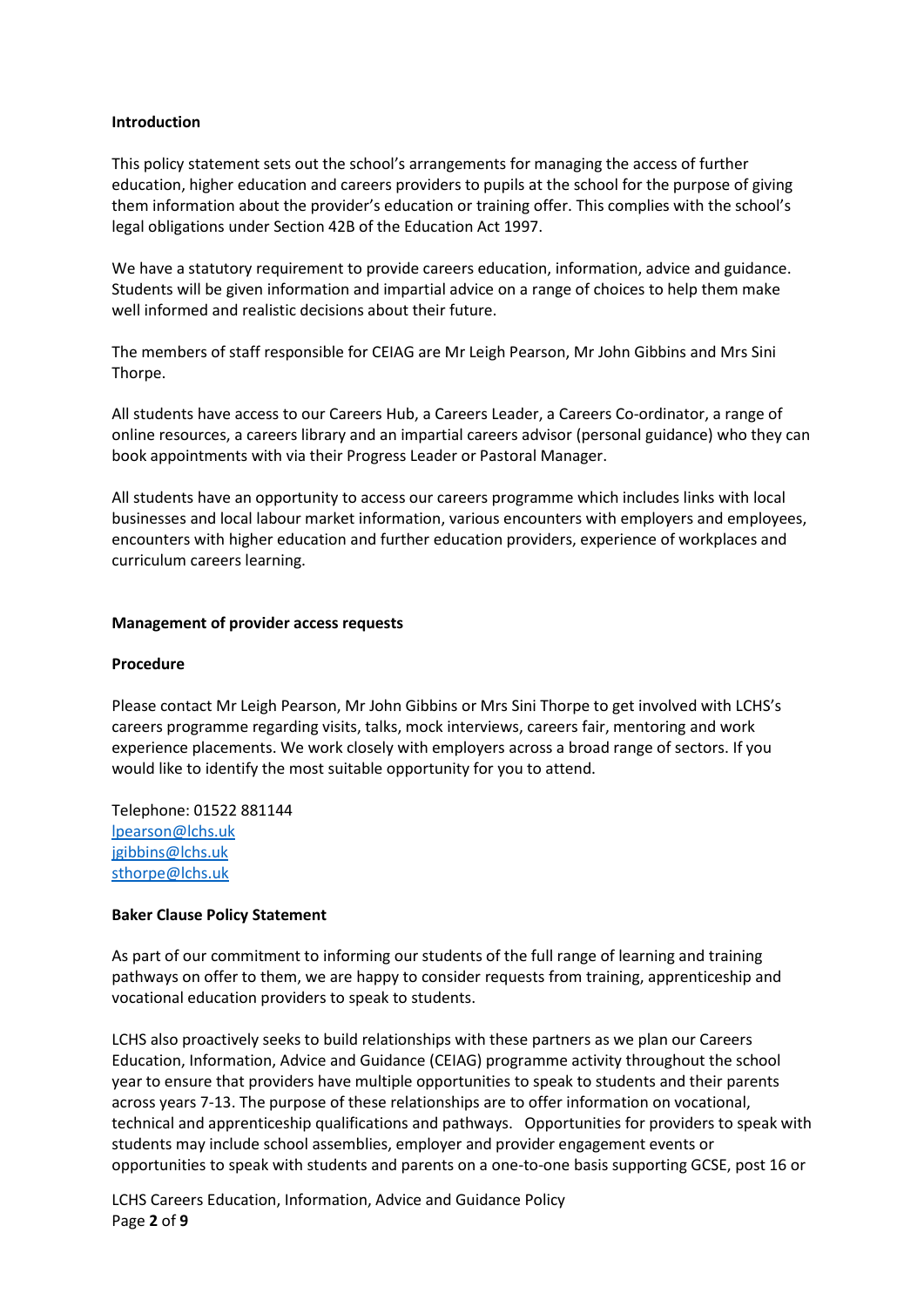post 18 option choices. LCHS's CEIAG programme is monitored for quality and impact by the Senior Leadership Team and the Governing Body and monitoring of access to and opportunities to engage with, technical, vocational and training providers will form part of this process.

In the first instance, requests by providers should be sent to Careers Lead Mr Leigh Pearson at [lpearson@lchs.uk](mailto:lpearson@lchs.uk) with a minimum of 6 weeks' lead time.

All requests will be considered on the basis of; staffing availability to support the activity, clashes with other planned activity, trips or visits, interruption to preparation for examinations or rooming and space availability to host the activity.

# **Opportunities for access - Employers**

# **Employers**

We work closely with employers across a broad range of sectors. If you would like to get involved with LCHS's careers programme regarding visits, talks, mock interviews, careers fair, mentoring and work experience placements, please contact Mr Leigh Pearson, Mr John Gibbins or Mrs Sini Thorpe to identify the most suitable opportunity for you to attend. We also work with the Careers & Enterprise Company and Greater Lincolnshire LEP.

# **Premises and facilities**

The school will make the main hall, classrooms or private meeting rooms available for discussion between the provider and students, as appropriate to the activity. The school will also make available equipment to support presentations. This will all be discussed and agreed in advance of the visit with Mr Leigh Pearson or Mrs Sini Thorpe.

Providers are welcome to leave a copy of their prospectus or other relevant course literature in the Careers Office, an area managed by Mrs Thorpe.

#### **Aims**

Careers Education, Information, Advice and Guidance are integral parts of the Lincoln Christ's Hospital School's overall commitment to pastoral care and the emphasis is on preparing pupils for life beyond school. The schools aims of working towards a higher degree of social justice are embedded within our work in CEIAG.

This document was produced as a result of consultation with SLT and draws together the various elements of careers education, information, advice and guidance offered across the curriculum at LCHS.

Responsibility for the implementation of this policy lies with the Careers Leader with support from the Careers Adviser and SLT.

The aim is threefold;

• to provide students with the knowledge and skills required to make well informed career decisions and be able to implement them – both now and in the future

LCHS Careers Education, Information, Advice and Guidance Policy Page **3** of **9**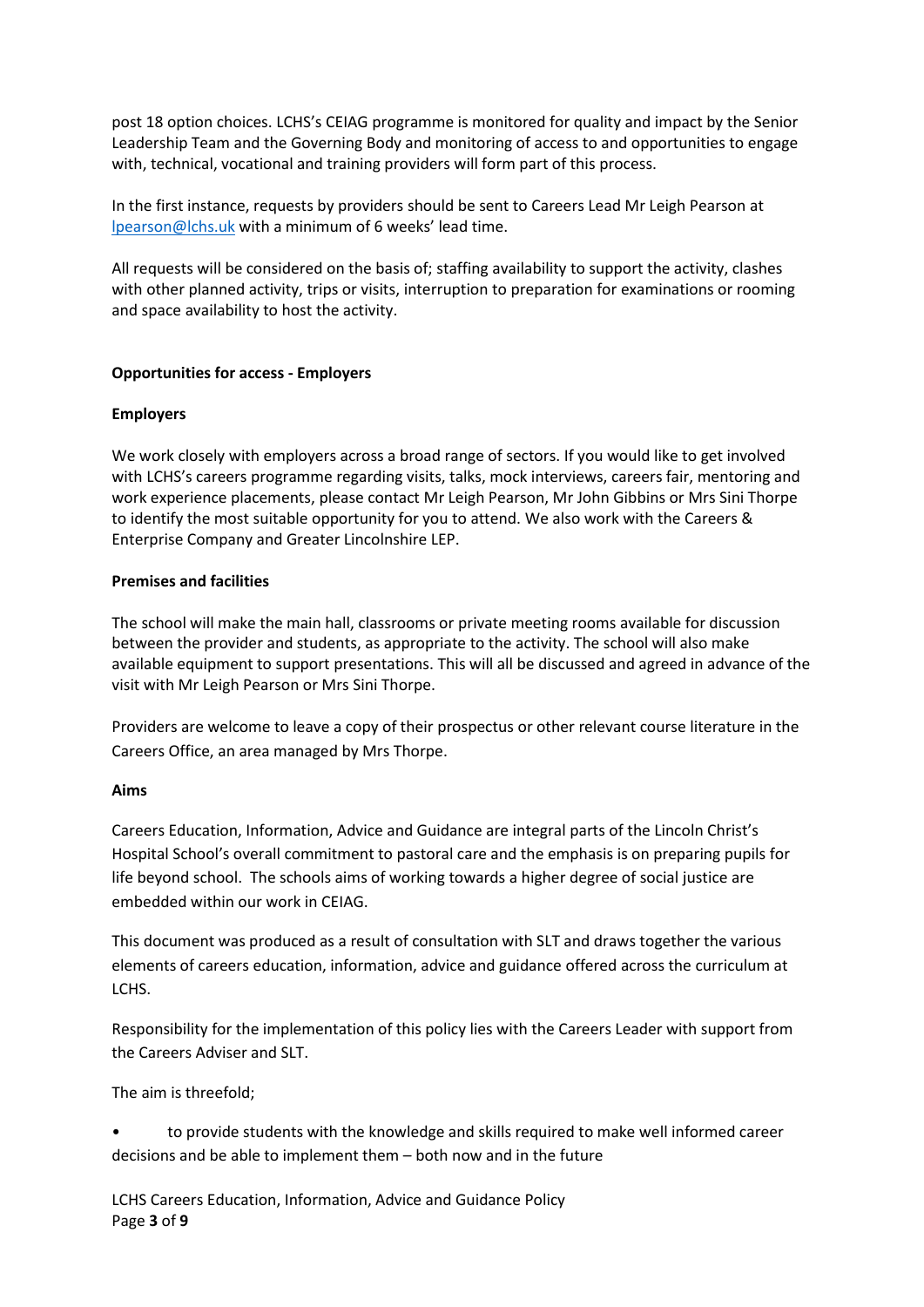- to prepare students for success in future employment and/or study
- to increase social justice through a highly effective CEIAG programme

We want our students to leave school to a positive outcome; whether university, work, training, apprenticeship or college - and to continue along a career path which will allow students to fulfil their potential.

# **Pupil entitlement**

All pupils in Years 7-13 are entitled:

- We have a statutory requirement to provide careers education (information, advice and guidance). Students will be given information and impartial advice on a range of choices to help them make well informed and realistic decisions about their future.
- To find out about technical education qualifications and apprenticeship opportunities, as part of a careers programme which provides information on the full range of education and training options available at each transition point;
- To hear from a range of local providers about the opportunities they offer, including technical education and apprenticeships – through options events, assemblies and group discussions and taster events;
- To understand how to make applications for the full range of academic and technical courses.

At Lincoln Christ's Hospital School we offer:

- In Year 7, students build a high level of intra-personal skills related to developing resilience through a variety of school based and extra-curricular activities.
- Students are welcomed to the **'Careers Hub'** in their first few months at LCHS. They explore the hub during tutor-periods and learn more about how the space is used, the staff that are available to support with CEIAG and the importance of CEIAG at LCHS.
- **Careers Education** package delivered within our SMSC / Tutor-period covering subjects, skills and the link to particular careers
- Our Year 7 students have access to a weekly **Careers Video/Booklet** package which offers encounters with employers and employees with various LMI included.
- Year 7 students are **Introduced to the concepts of FE and HE** via our online KUDOS careers platform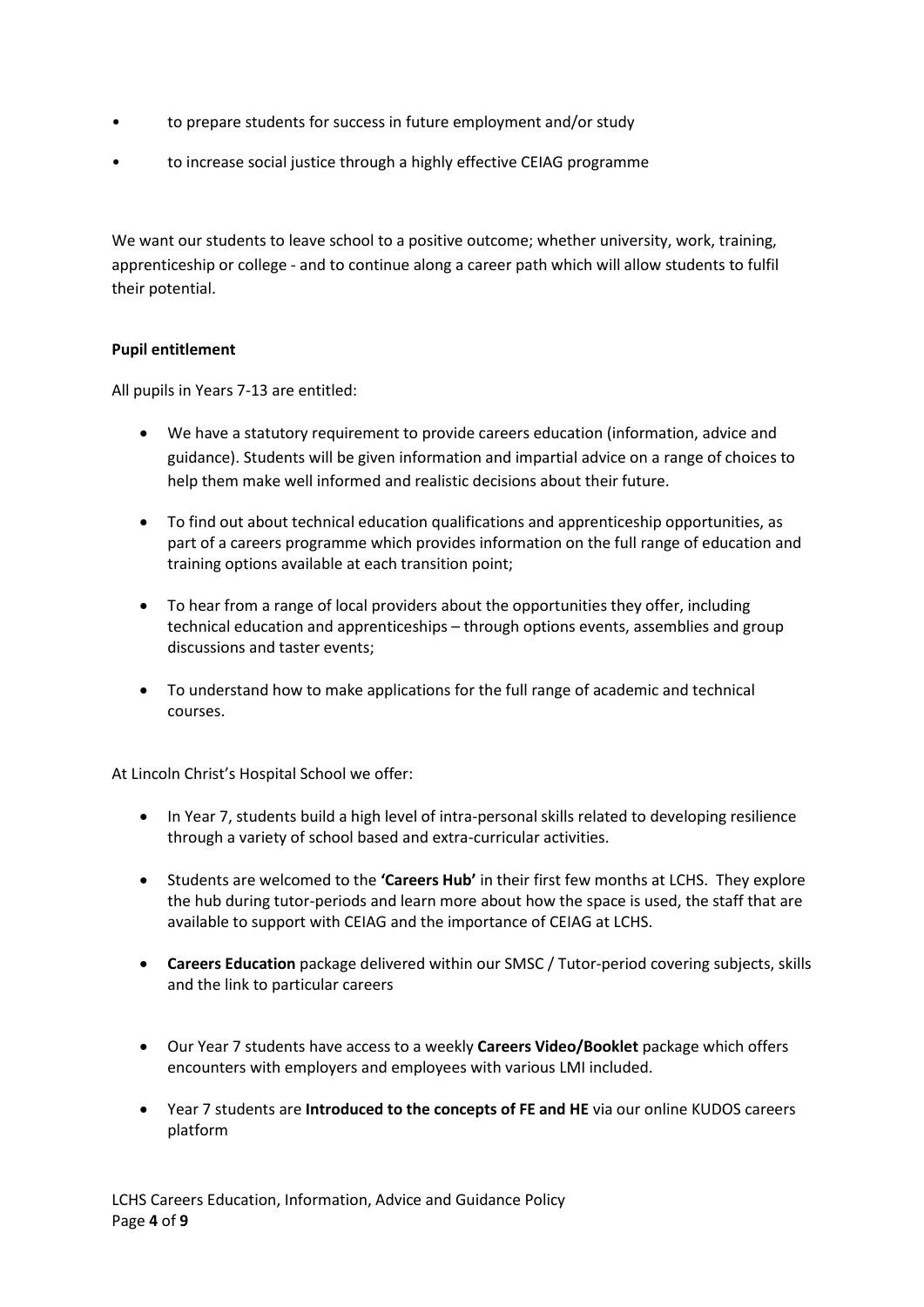- Year 7 students have opportunity to become a **Careers Champion** which involves reviewing our CEIAG programme and becoming involved in **National Careers Week** initiatives.
	- o Our **broad and balanced curriculum** ensures Year 7 can develop a variety of key skills such as showing manual or finger dexterity in Design Technology and using originality or creativity in Art and performing Arts; developing physical stamina in Physical Education; calculating or manipulating numbers in Maths; processing data on a computer in ICT; conveying feelings/thoughts through body, face, or voice in Dance and Drama; reading with comprehension in languages and English also showing foresight, planning ahead, predicting consequences in Science, History and Geography.
- In Year 8, students focus on making informed and realistic choices with regards to their options:
- Students are again welcomed to the **'Careers Hub'** in the first few months of the academic year at LCHS. They explore the hub during tutor-periods and learn more about how the space is used, the staff that are available to support with CEIAG and the importance of CEIAG at LCHS.
- **Careers Education** package delivered within our SMSC / Tutor-period covering subjects, skills and the link to particular careers
- Our Year 8 students have access to a weekly **Careers Video/Booklet** package which offers encounters with employers and employees with various LMI included.
- Year 8 students are **Introduced to the concepts of FE and HE** via our online KUDOS careers platform
- Year 8 students have opportunity to become a **Careers Champion** which involves reviewing our CEIAG programme and becoming involved in **National Careers Week** initiatives.
	- $\circ$  Students are introduced to a range of careers through options assemblies. All LCHS Heads of Subject will deliver a presentation in advance of our Year 8 Options Evening to link curriculum learning to careers **(Gatsby 4).** These assemblies are then supported by our Year 8 Options Evening when parents are fully informed of options choices. Students will gain a clearer understanding of how a particular subject or a particular route will enable potential progression into a particular career path. These assemblies are supported by the diverse LCHS curriculum. This breadth of curriculum enables choices to remain open to all students. Various opportunities are open to students in Year 8 to undertake experiences of certain careers: **Construction Day and Project X (RAF)** being highly popular **(Gatsby 1, 2, 3, 4, 5, 6).**
- In Year 9, students focus on building a more defined knowledge base with regards to further education, higher education, apprenticeships and/or employment (with training) with local and national businesses. This is supported by: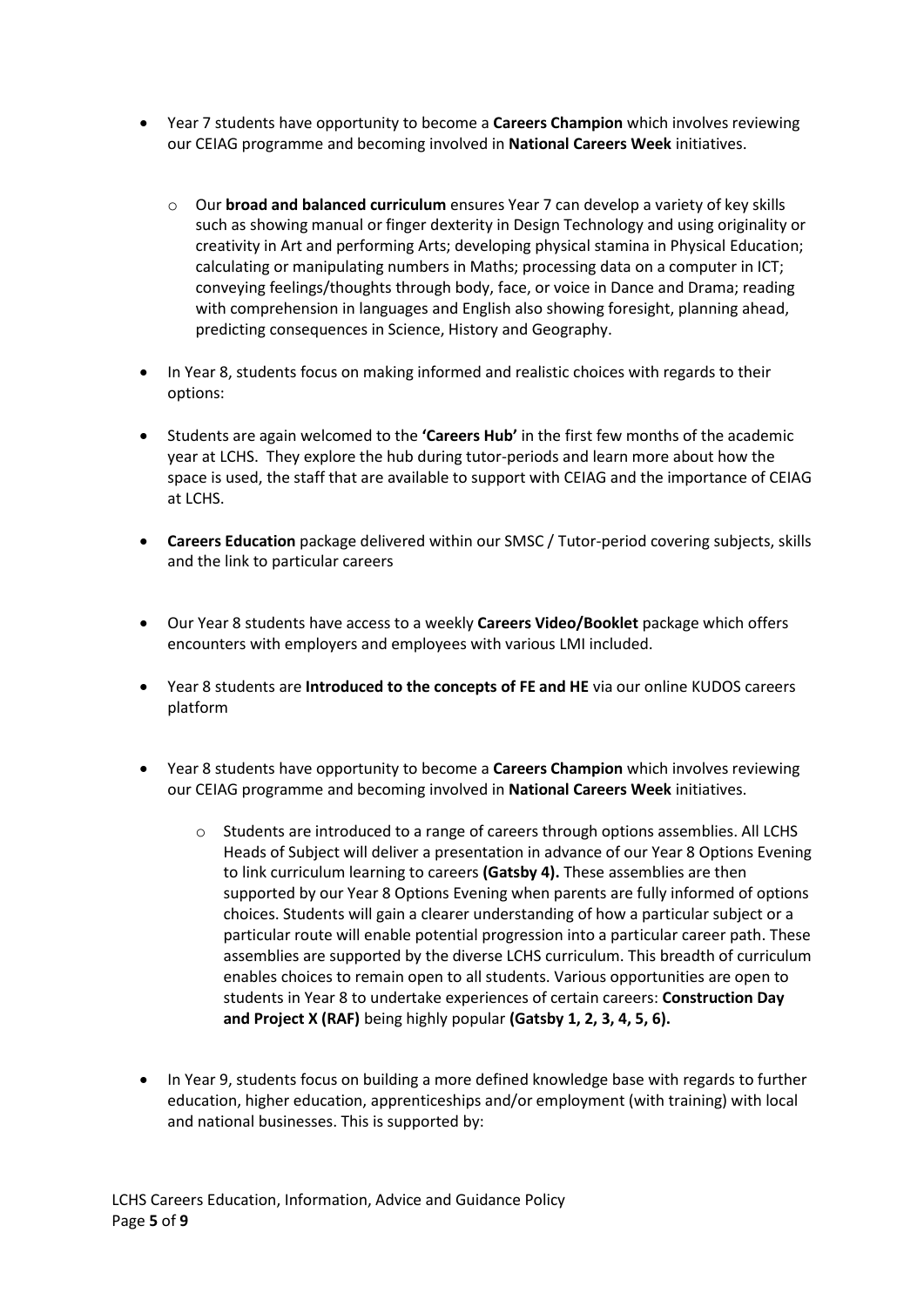- o A Careers Day (a range of local and national employers, apprenticeship speakers, higher education, further education, Armed Forces, KUDOS online package – **(Gatsby 1,2,3,4,5,7)**
- o An online package available to all students (KUDOS) to support with CEIAG **(Gatsby 2, 3 & 4)**
- o Careers sessions on KUDOS focus on identifying personal qualities and areas for development, identifying the skills that employer's value and concepts surrounding equality of opportunity in the workplace.
- o **Careers Education** package delivered within our SMSC / Tutor-period covering subjects, skills and the link to particular careers
- o Our Year 9 students have access to a weekly **Careers Video/Booklet** package which offers encounters with employers and employees with various LMI included.
- o Year 9 students are **Introduced to the concepts of FE and HE** via our online KUDOS careers platform
- o Year 9 students have opportunity to become a **Careers Champion** which involves reviewing our CEIAG programme and becoming involved in **National Careers Week** initiatives.
- o
- o An impartial careers advisor **(Gatsby 8).**
- o A visit to a local University **(Gatsby 7).**
- In Year 10, students focus on making informed and realistic choices with regards workexperience placements. This is supported by:
	- o A fully supported Work-Experience Programme (**Gatsby 6)**
	- o An online package available to all students (KUDOS) to support with CEIAG **(Gatsby 2, 3 & 4)**
	- o An impartial careers advisor **(Gatsby 8)**
	- o A visit to a more regional University **(Gatsby 7).**
	- o Careers Education package delivered within our SMSC / Tutor-period covering subjects, skills and the link to particular careers

o Our Year 10 students have access to a weekly Careers Video/Booklet package which offers encounters with employers and employees with various LMI included.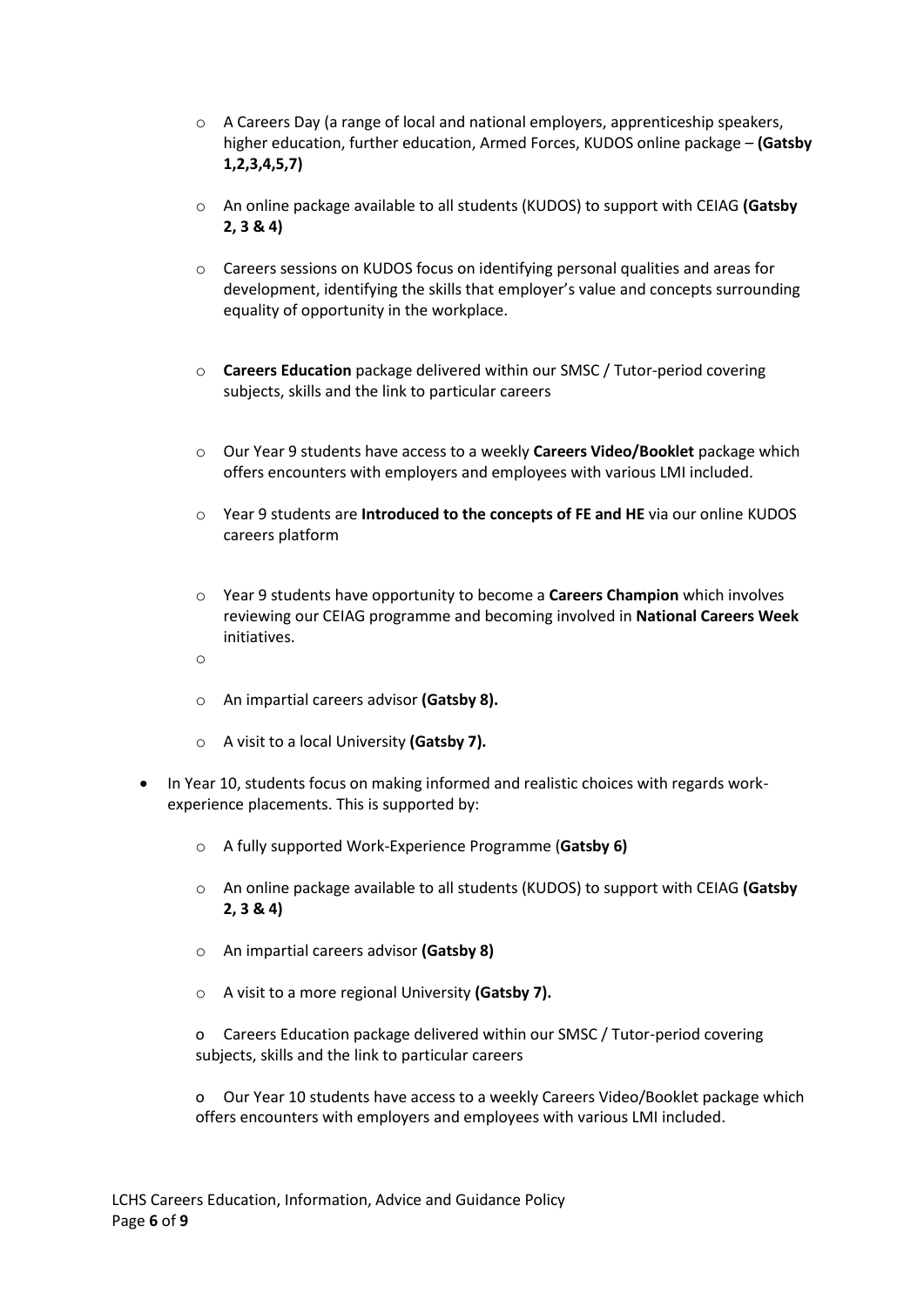- Year 10 students have opportunity to become a Careers Champion which involves reviewing our CEIAG programme and becoming involved in National Careers Week initiatives.
- In Year 11, students focus on making informed and realistic choices with regards to further education, higher education, apprenticeships and employment (with training) with local and national businesses. This is supported by:
	- o An Interview Day with Local and National Businesses (**Gatsby 1, 2, 3, 5, 8)**
	- o An impartial careers advisor **(Gatsby 8).**
	- o A Year 11 Enrichment Careers Programme **(Gatsby 2, 4)**
	- o Support with NCS applications
	- o Sixth Form Experience Days **(Gatsby 7).**

CEIAG will focus on interview skills. Students will also benefit from an external and impartial employability visitors. All Year 11 students will attend a number of meetings with SLT and our Careers Advisor to support with CEIAG and potential applications, interviews or aptitude tests. Events in Year 11 are attended by external further education providers and local apprenticeship providers. Students are also given information regarding A Levels and life in Sixth Form. Pupils are given a wealth of information regarding their Post-16 options.

# **Overview of Sixth Form programme**

Students are given a wealth of support and information to ensure they make informed, appropriate and realistic decisions:

- Rigorous academic mentoring ensures that students are well informed about their progress and how this will impact on their future career options;
- Students are encouraged to research the academic requirements for a wide range of career pathways;
- A range of impartial external speakers provide information on universities and alternative pathways. These include speakers on the positives of university and the positives of alternative pathways.

Once students have decided on their next steps, further support is offered:

 Students applying for university are given advice with regards to personal statements and choosing an appropriate course. In Year 12 all students will attend a Higher Education Conference **(Gatsby 7).** In Year 13, students all attend a UCAS morning giving information and advice on how to apply for UCAS and personal statement writing **(Gatsby 3 & 8).**  Independent external speakers also offer support and advice with regards to choosing a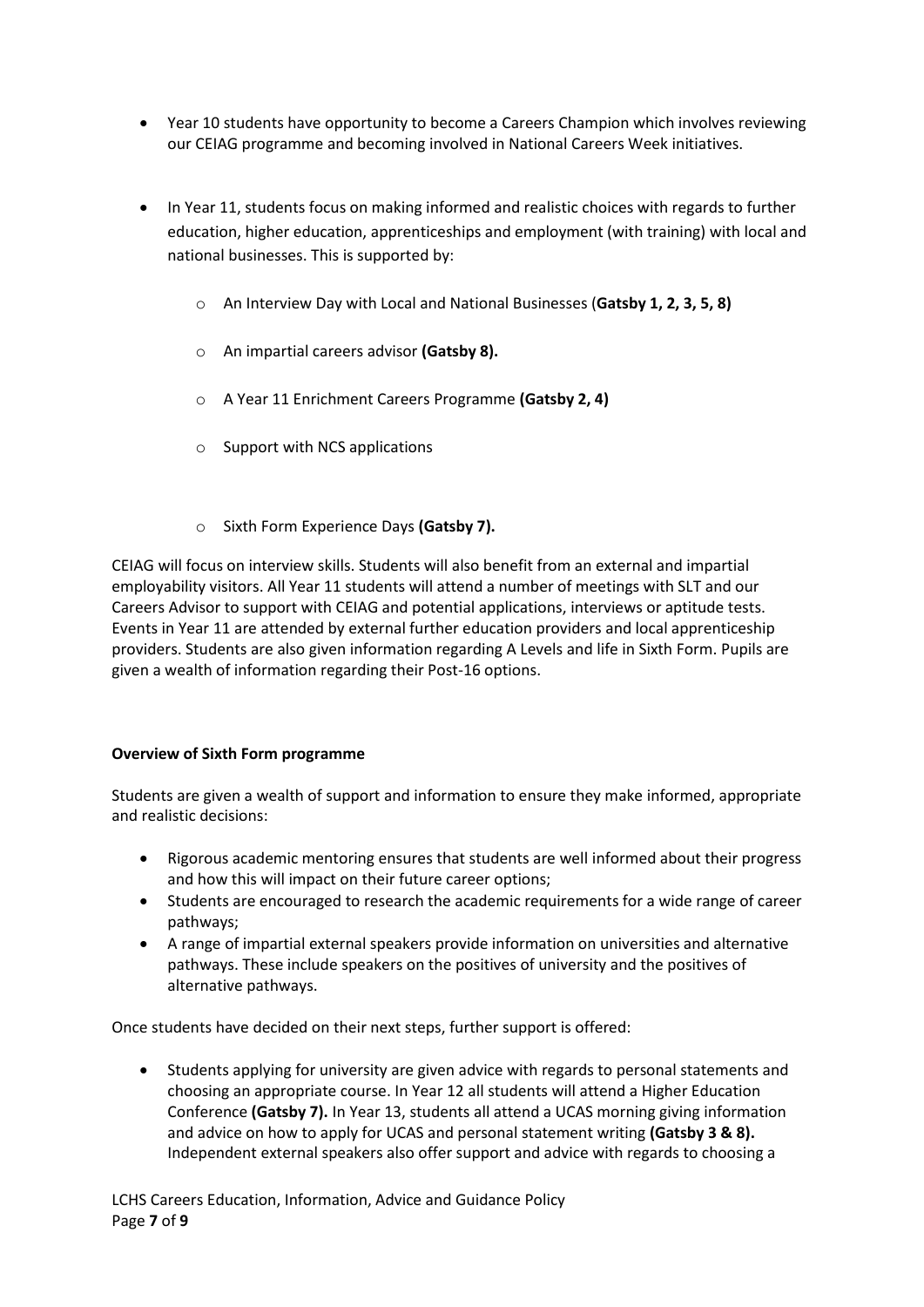course and personal statement writing. At the start of Year 13, those students who have decided to apply for university will be supported to perfect their UCAS applications.

- Our Director of Sixth Form provides continuity of support for UCAS applications and personal statements. The Director of Sixth Form will also identify and support students with aspirations to attend elite universities and/or a career in medicine.
- Students embarking on alternative pathways will be given support in applying for jobs and apprenticeships **(Gatsby 2, 3 & 5).** This support will include advice with regards to CV writing, letters of application and identifying strength and areas for development with regards to soft and hard skills. In Year 12, students will attend a talk given by an impartial external speaker on the benefits of pursuing alternatives to UCAS.

# **Work experience**

Students are also encouraged to arrange their own work experience placements.

• In Key Stage 5, students wishing to arrange work experience in school time should speak with Mrs Farrow or one of the Sixth Form team. This should then be coordinated through Mr Pearson for approval **(Gatsby 6).**

# **Delivered alongside CEIAG**

In addition to the above there is input from subject departments and pastoral teams, which can vary from year to year. Examples:

- Y11 Sixth Form Open Evening guidance of subject choice
- Y10 +Y11 SLT Student/Parent Meetings
- LinC Higher Programme
- The Construction Week
- Women into Engineering (SIEMENS)
- Oxbridge Event
- Careers elements/modules on vocational courses (Engineering, Travel & Tourism etc)
- The Sixth form CED programme.
- $\bullet$  Project X (RAF)

#### **Advice and Guidance**

Students are supported in choosing next step options through the pastoral support system with the aim of meeting their individual needs.

Guidance is delivered both by school staff and the school buys in the services of an Independent Careers Adviser; Mrs Sini Thorpe on a 2-days a week basis. Mrs Thorpe is a Level 6 qualified careers professional with 23 years of experience.

Students with additional needs receive extra careers support. Extra support can include; a careers interview with the Independent Careers Adviser accompanied visits to local colleges and training providers, support in making applications etc. The school targets support for SEN students, LAC students, EAL students and students at risk of becoming NEET.